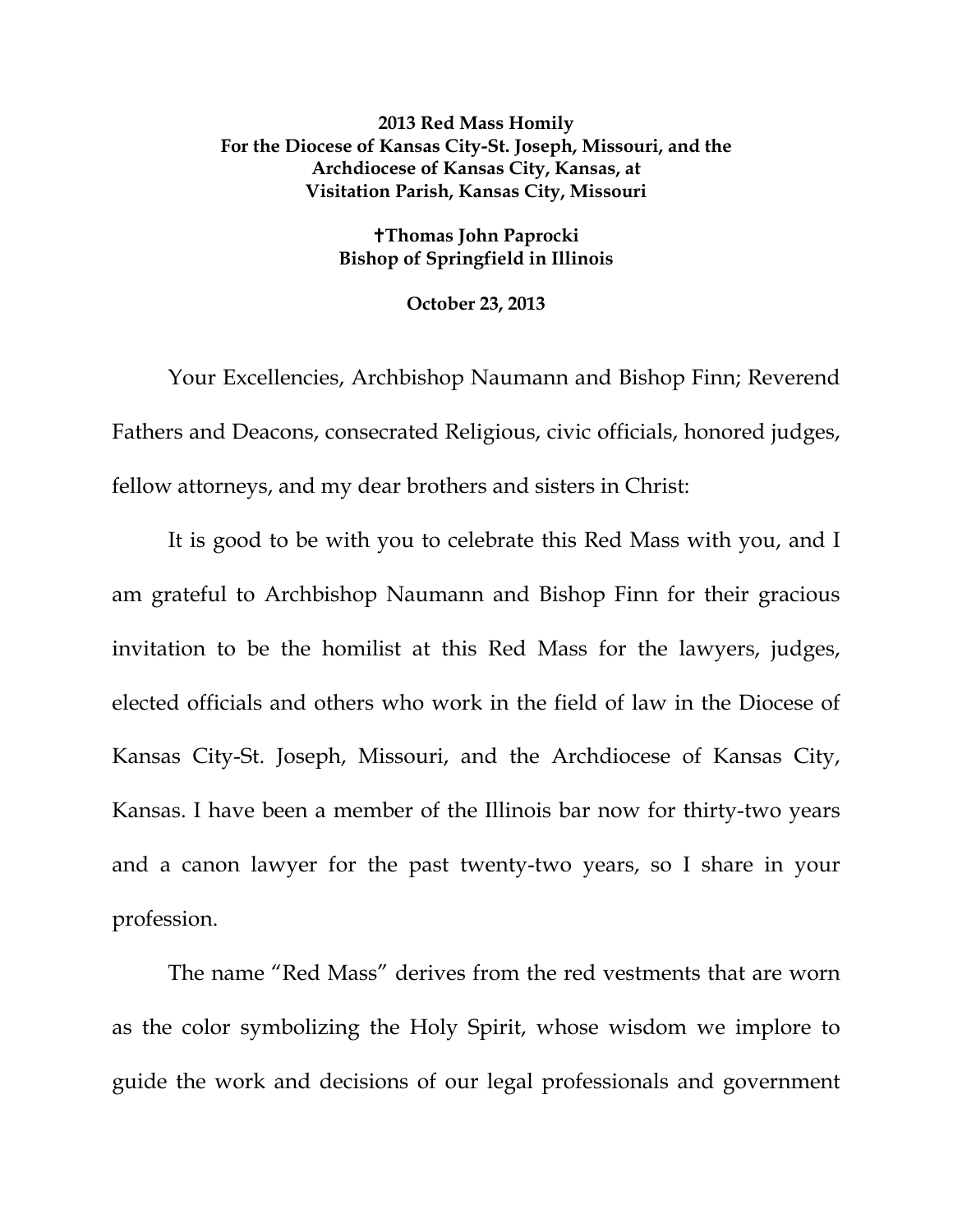officials in the legislative, executive and judicial branches of government at the federal, state and local levels.

The patron saint of Catholic lawyers and politicians, Sir Thomas More, was a devoted husband, a loving father, a generous friend, a gifted writer, a renowned scholar, and a skilled lawyer and judge. He is also remembered as a devoted servant in the court of King Henry VIII in which he held a number of important posts, rising to become Lord Chancellor of the Realm, a position that would be roughly equivalent in our political system to being White House chief-of-staff, Secretary of State, and Chief Justice of the Supreme Court all at once, a position second in power only to the King himself.

Of course most of all, and in a way that captures all the best qualities that he exhibited in life, Thomas More is remembered today as a *saint* – a man who was devoted to Christ and his Church, and who willingly sacrificed his power, his wealth and security, and ultimately his life out of love for God. Because he would not accede to the Act of Supremacy declaring Henry to be the supreme head of the church in England or take the Oath of Supremacy, renouncing Rome's authority in ecclesial matters, More was beheaded on Tower Hill, July 6, 1535. As he stood on the scaffold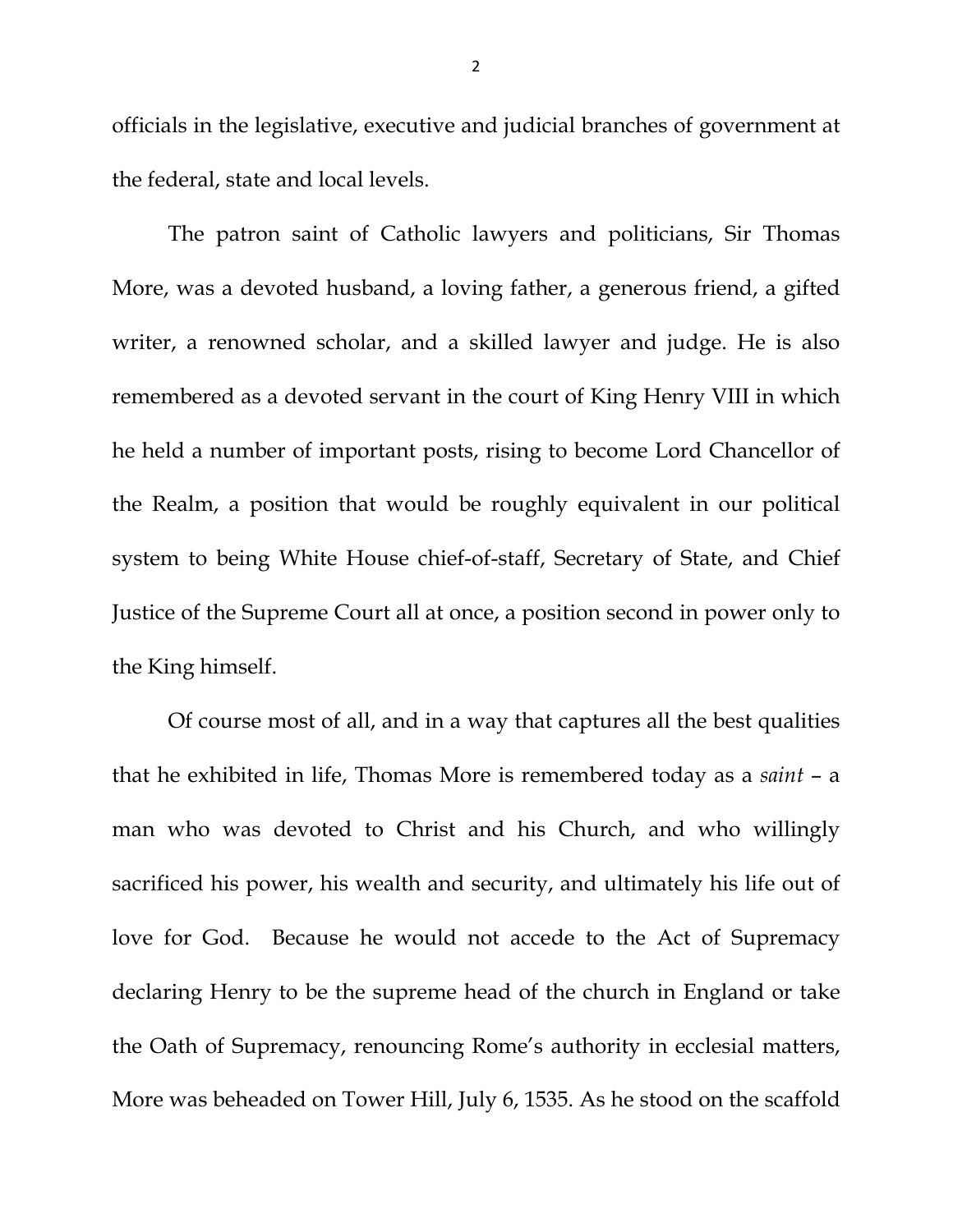before his execution, he briefly addressed the crowd gathered, telling them that he died "the King's good servant, but God's first."1

In this simple phrase – "the King's good servant, but God's first" – St. Thomas More summarizes the call of Christian discipleship and the proper perspective we must all bring to our daily work – *to be God's servant first!* As such, in his life and in his death, St. Thomas More is a model for Christian engagement in the world. And this is precisely the vocation that most of us receive from God – to be *in* the world as the followers of Jesus Christ proclaiming the Good News – to be the leaven that makes the bread rise. There are, of course, people who have vocations that are not active in the world – monastic men and women in contemplative communities who "pray without ceasing."2 While not *active* in the world in the temporal order, they are *engaged* with the world in the order of grace as they pray for the salvation of all humanity – men and women, living and dead. That is a special vocation for which we should all be grateful, one that bears witness to and reminds us of the *last things* – death, judgment, heaven and hell.

Most of us, however, are called to be *in* the world – to address *present things*, even as we keep our eyes fixed on heaven. Specifically, as Christians and as citizens, we are obliged to work for justice and promote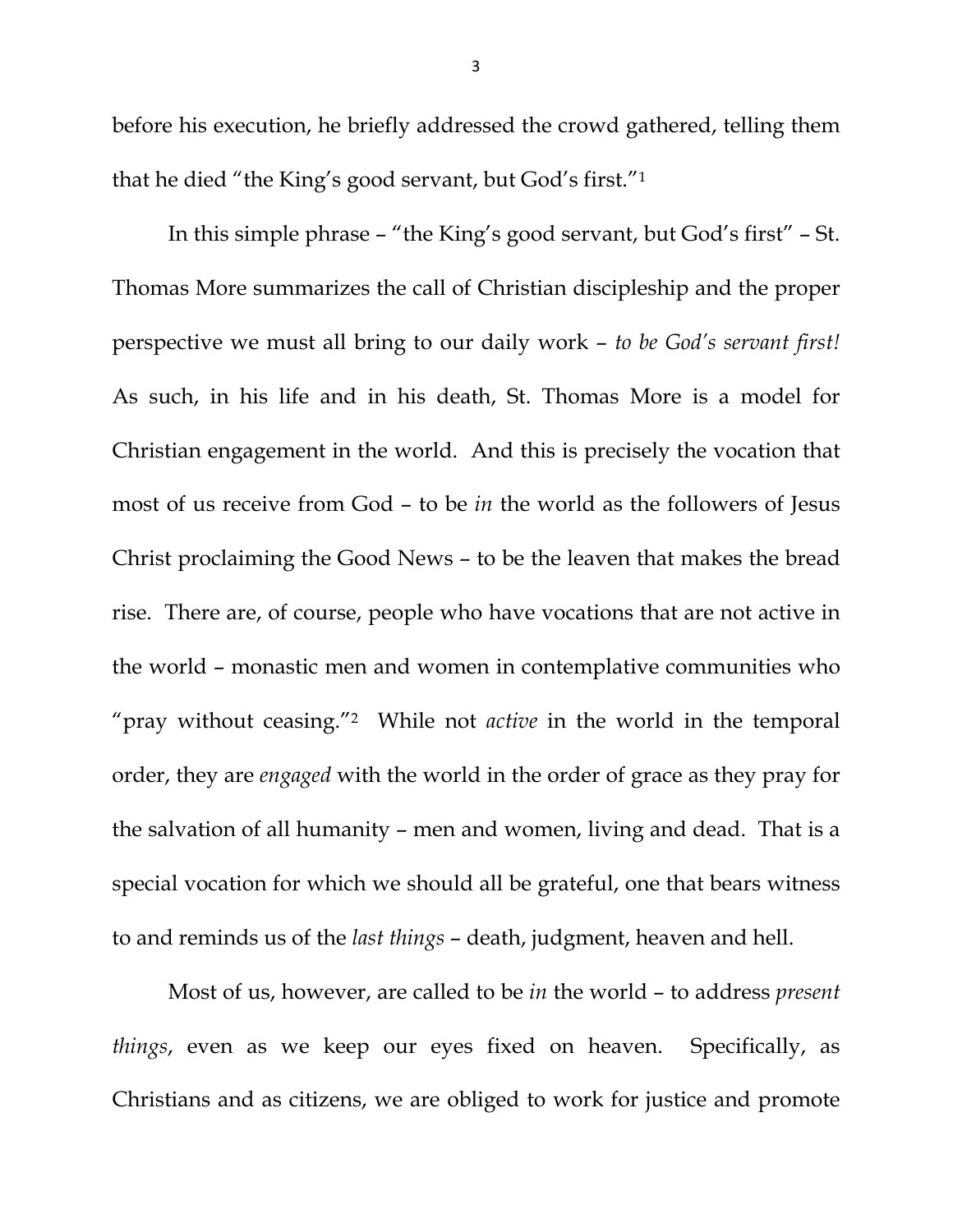the common good – an obligation that is especially meaningful in a democratic society like ours, where a government by, of, and for the people possesses limited constitutional authority to care for the common good, and where the balance is entrusted to the care of non-governmental institutions, including churches and other religious groups.

According to the *Official Catholic Directory*, Catholics are in a distinct minority here in this part of the country, making up only about 10% of the population in the Diocese of Kansas City-St. Joseph, Missouri, and 18% in the Archdiocese of Kansas City, Kansas. Thus, I believe it is important that we find common ground to work with our fellow brothers and sisters baptized in Christ. In this regard, I was pleased to see the recent interview in THE WALL STREET JOURNAL with Russell Moore, the new President of the Southern Baptist Convention's Ethics and Religious Liberty Commission. In that interview, Mr. Moore said that he wants to refocus the evangelical movement on serving as a religious example battling in the public square on "three core issues" – life, marriage and religious liberty.3

I wholeheartedly agree with this agenda and pray that there will be fruitful cooperation between Catholics and other Christians on these core issues of life, marriage and religious liberty. In fact, Mr. Moore last summer

4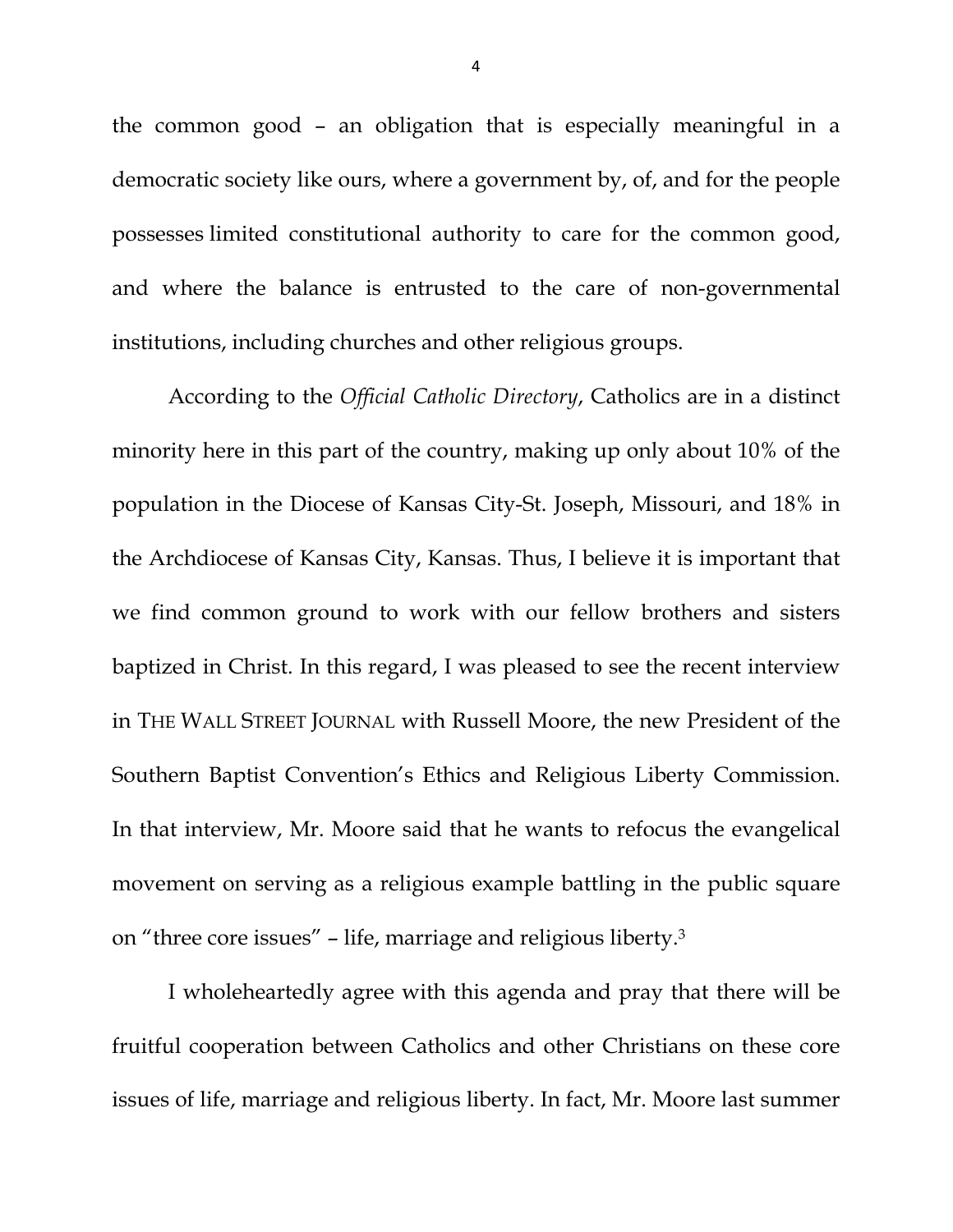joined Archbishop William Lori, the Archbishop of Baltimore and the Chairman of the United States Conference of Catholic Bishops Ad Hoc Committee on Religious Liberty, of which I am a member, and over one hundred other religious leaders of various denominations in writing to President Obama, saying, "The HHS policy [mandating insurance coverage for contraception, sterilization and abortion-inducing drugs] is coercive and puts the administration in the position of defining—or casting aside religious doctrine. This should trouble every American." Signers of the open letter, entitled, "Standing Together for Religious Freedom," include leaders from a broad spectrum of religious groups, including the Church of Jesus Christ of Latter-day Saints, the International Society for Krishna Consciousness, Orthodox Christian and Jewish leaders, as well as scholars and heads of faith-based institutions and civil rights organizations. The letter calls on HHS to, "at a minimum, expand conscience protections under the mandate to cover any organization or individual that has religious or moral objections to covering, providing or enabling access to the mandated drugs and services." The letter also asks Congress to consider how it can act to prevent offenses to religious freedom.4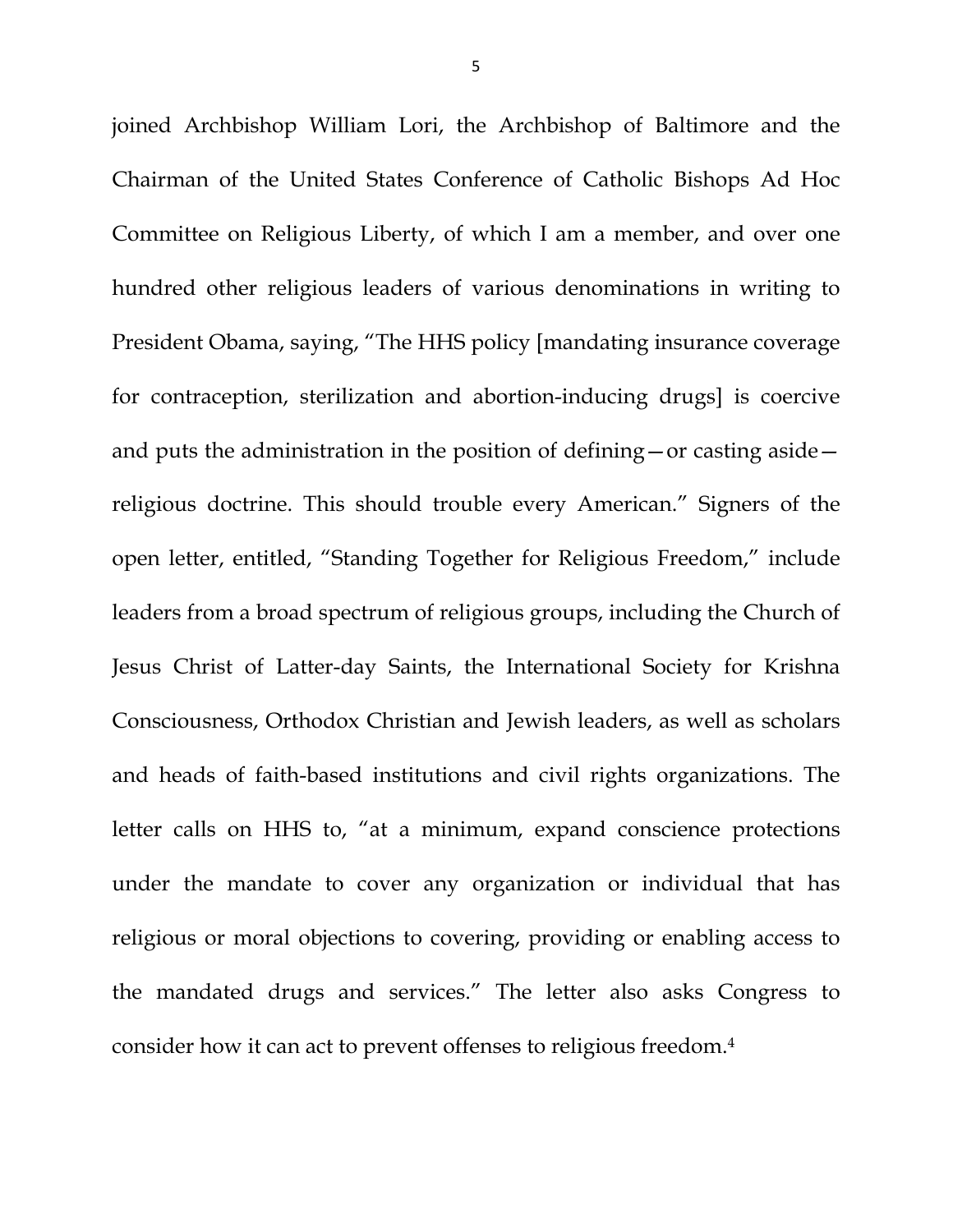As I see it, the biggest obstacle in the way of promoting and protecting the three core issues of life, marriage and religious liberty is sin. In the secular context, we might simply call this *apathy*, that the agenda of promoting and protecting the three core issues of life, marriage and religious liberty would be more successful if people of faith were not so apathetic about these issues. But in the religious context, we must call this temptation by its more specific and theologically-precise terminology, namely, *acedia*.

St. Gregory the Great and St. John Cassian described seven deadly or capital sins that often deal more with attitudes of the heart than with our actual conduct or behaviors. These seven deadly sins are **pride**, **avarice**, **lust**, **anger**, **gluttony**, **envy**, and **sloth**. They are called *capital sins* because they lead to other sins, and *deadly* because their repetition clouds the conscience, corrupts the concrete judgment of good and evil, and deadens our sense of right and wrong.

Just as in the list of the seven deadly sins that I have just given, **sloth** is usually mentioned last, but I wish to deal with it primarily, because I believe that sloth, properly understood, is at the root of many other sins. Sloth is often mistakenly understood simply to mean laziness. Actually

6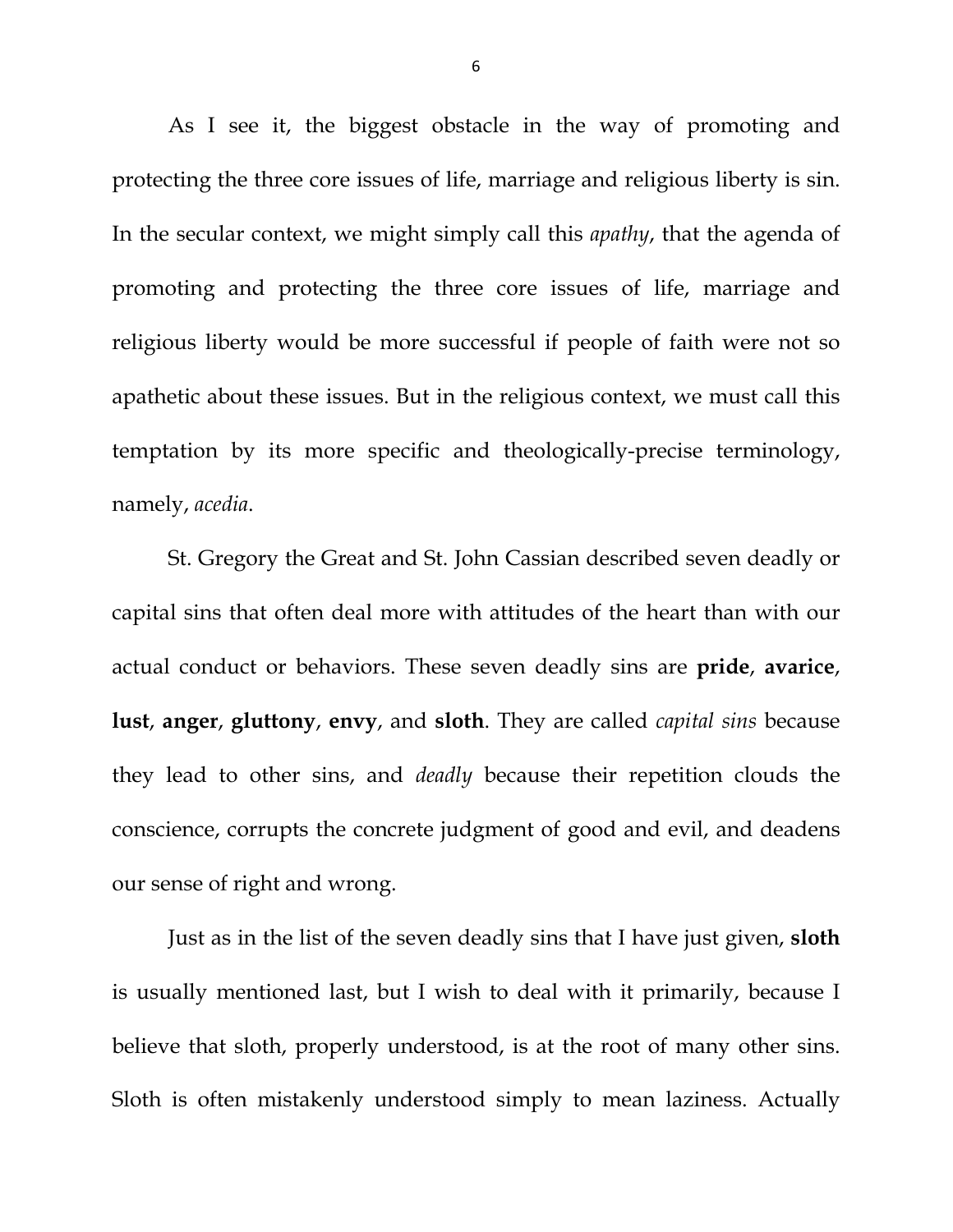sloth is more than being a "couch potato" who is too lazy to get up and do some chores around the house. It is also more than the lethargy or inertia that a person may experience who would rather just stay home than go to church. The capital sin of sloth refers to a spiritual sluggishness also known as *acedia*, which refuses the joy that comes from God and is repelled by divine goodness. Since *acedia* captures the more profound meaning of the spiritual reality than the commonly-used word *sloth*, I will use the word *acedia* in my spiritual analysis of this capital sin.

According to the description of *acedia* in the *Catechism of the Catholic Church*, "The spiritual writers understood by this a form of depression due to lax ascetical practice, decreasing vigilance, carelessness of heart." (#2733).

In his article, "Pornography and Acedia" in the journal FIRST THINGS, Reinhard Hütter, Professor of Christian Theology at Duke Divinity School, says that acedia "is the very foregoing of friendship with God, that there never was and never will be friendship with God, that there never was and never will be a transcendent calling and dignity of the human person. Nothing matters much, because the one thing that really matters, God's love and friendship, does not exist and therefore cannot be attained." In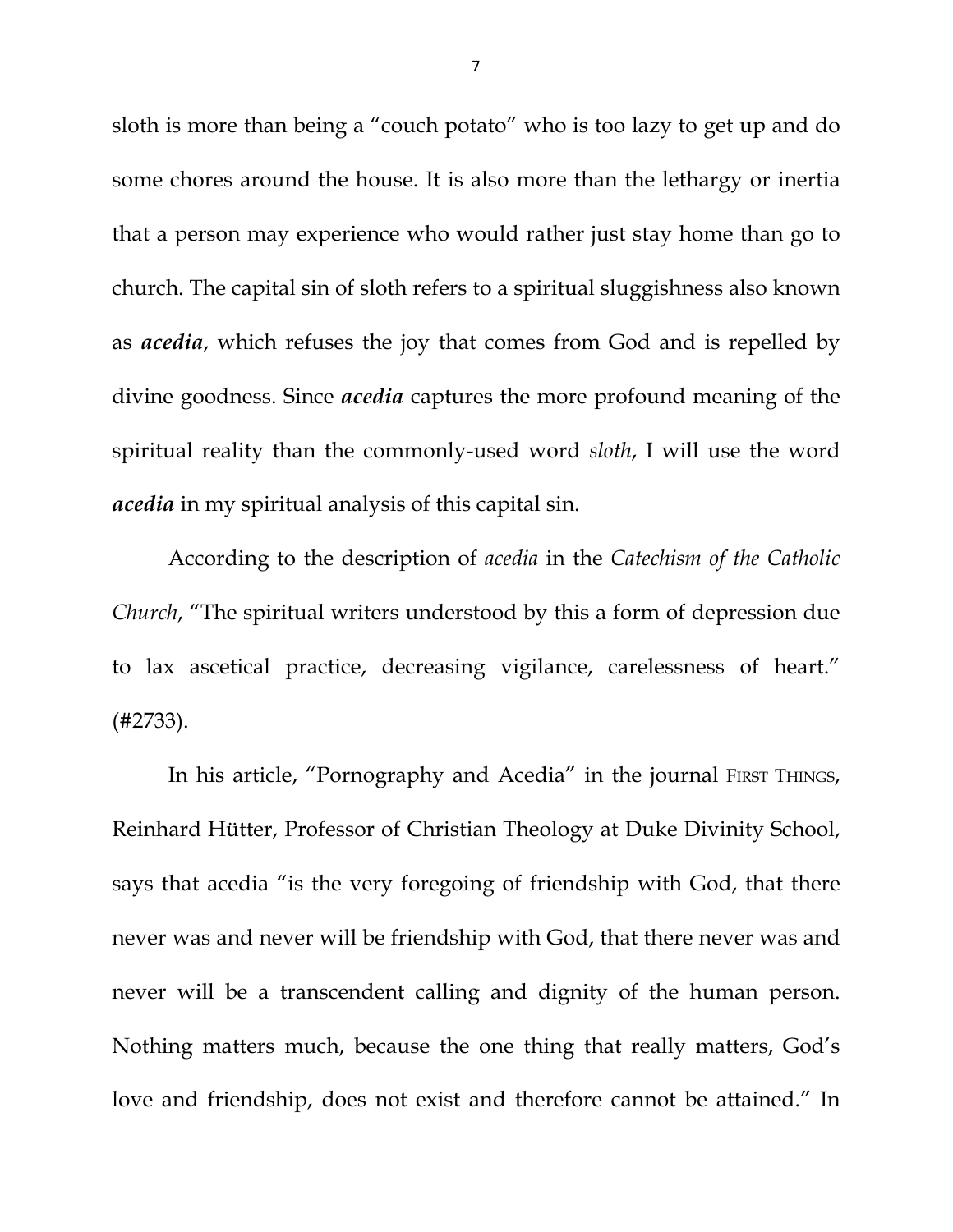contemporary conversation, acedia is best exemplified in the response you receive when you're trying to explain something that you think is really important and the only reaction you get is a dismissive one-word reply, "Whatever."

The reason acedia is so deadly is that this capital sin creates a void at the center of our being that we try to fill with transitory rushes of pleasure—primarily sexual—hence, its connection to other deadly sins such as lust and vices such as pornography. But these pleasures can never fill the void created by the loss of our transcendent calling to the love and friendship of God. That is why such vices are so addictive, because they never leave us satisfied, and this vicious circle of unfulfilled compulsion ultimately leads to acedia's most dangerous offshoot: despair. As Professor Hütter puts it, "This vice's post-Christian secular offshoot, an unthematic despair posing as boredom, covers—like a fungus—the spiritual, intellectual, and emotional life of many, if not most, who inhabit the affluent segments of the Western secular world."5

As Pope Emeritus Benedict XVI put it, "Man is a relational being. And if his first, fundamental relationship is disturbed—his relationship with God – then nothing else can be truly in order."<sup>6</sup>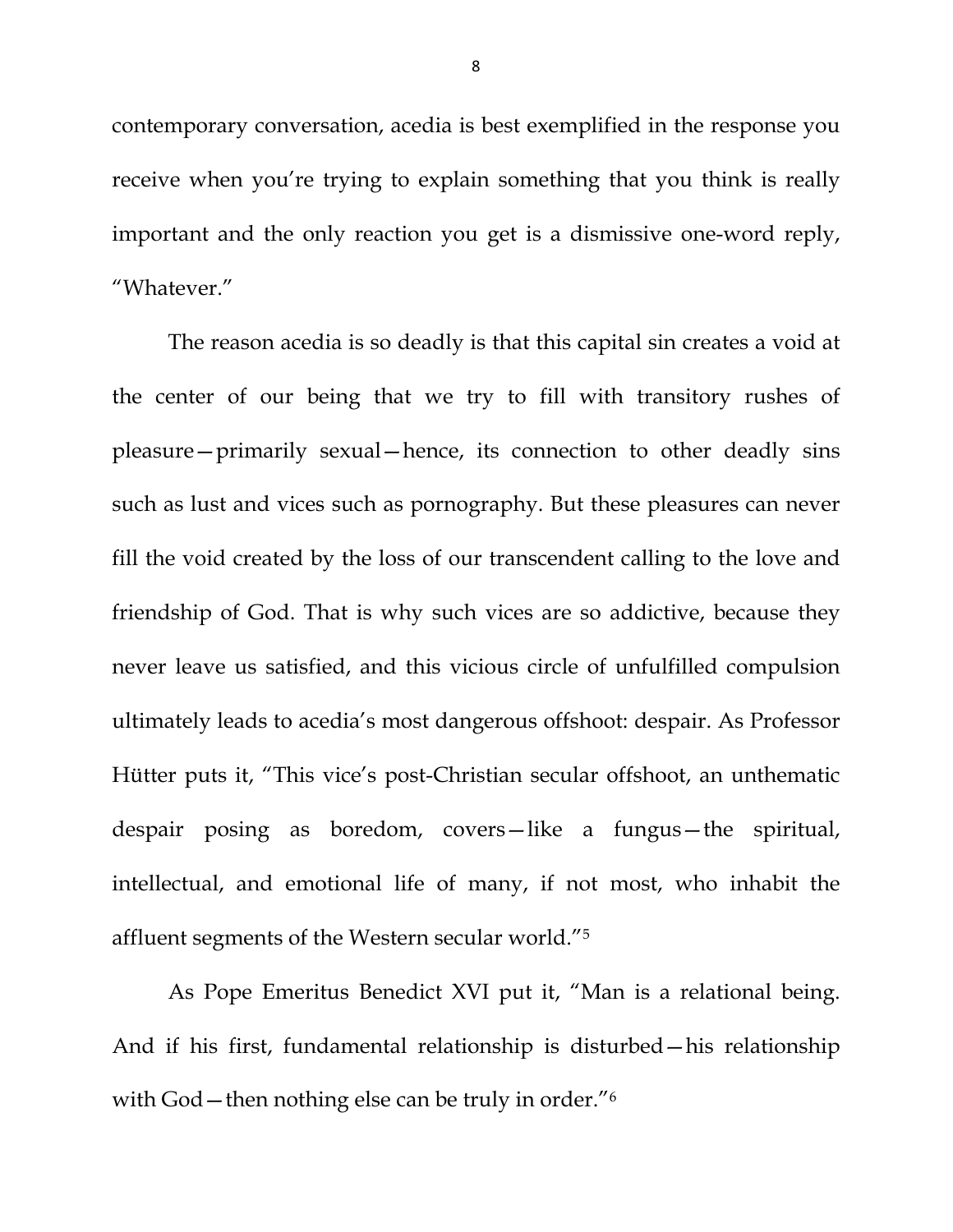If we wish to grow in holiness and in our commitment to the Christian life, we must first acknowledge, confront and overcome the sin of acedia. A good starting point in this process of conversion would be to deal with the reality of acedia that the devil will undoubtedly use to try to deter us from our spiritual goal of friendship with God.

Another obstacle in the way of promoting and protecting the three core issues of life, marriage and religious liberty is that too many Catholics have justified their rejection of Catholic teaching on human sexuality, marriage and family life as a matter of following their "conscience," but apparently without properly understanding what "conscience" means. The word "conscience" comes from two Latin words, "co-" (which means "together" or "with') and "science" (which means to have knowledge about something). Conscience means to share knowledge with someone else about what is right or wrong. Conscience does not act in isolation on some sort of personal or individual intuition disconnected from someone or something else. For a Catholic, a properly formed conscience means to share God's knowledge and the Church's teaching about right or wrong. So those who invoke "conscience" to justify their rejection of divine law as taught by the Catholic Church are saying that they have chosen to follow

9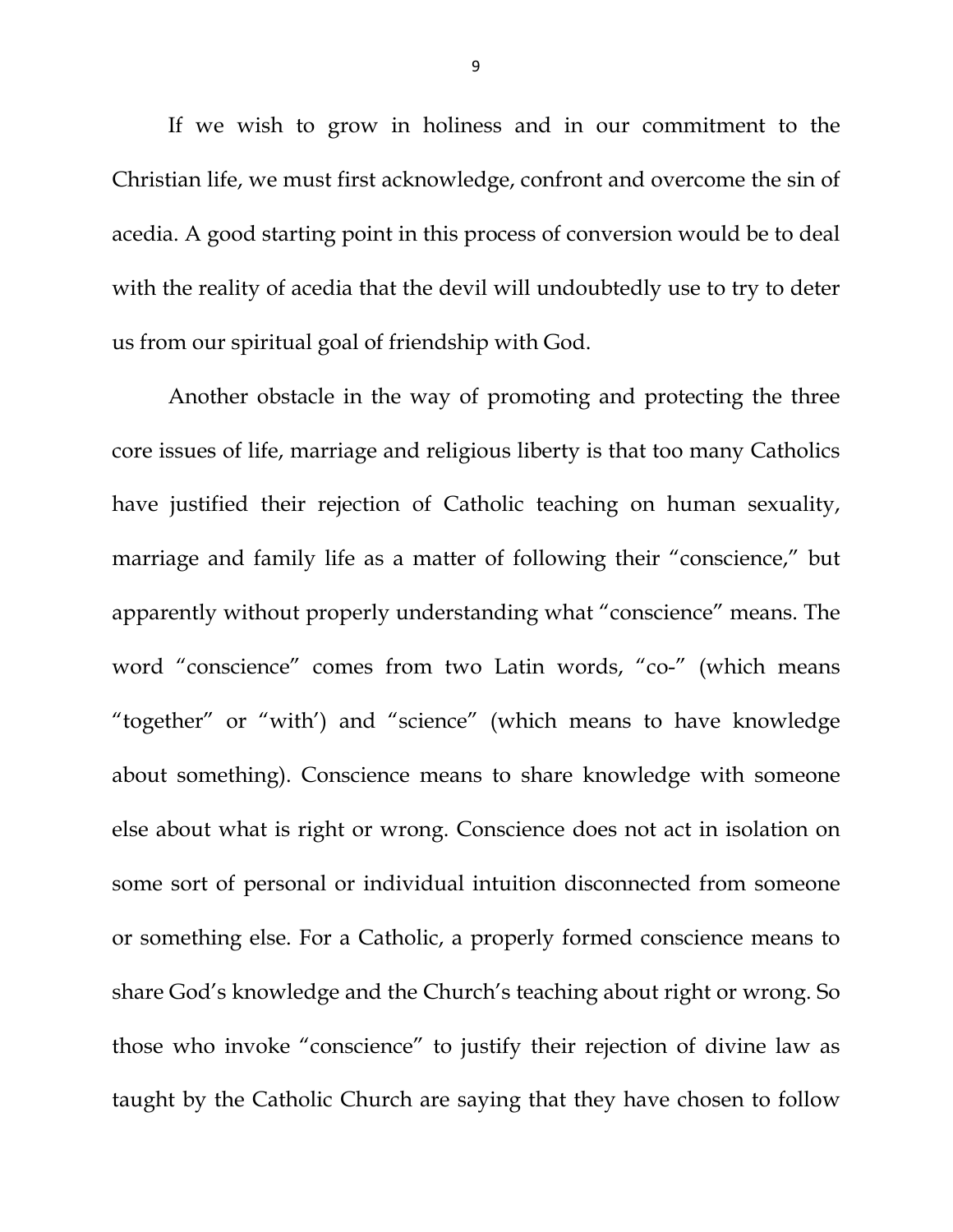the thinking, knowledge and values of someone or something other than the Pope or the Catholic Church.

For example, when Saint Thomas More invoked his conscience in refusing to sign Henry VIII's Oath of Supremacy declaring the King to be the Head of the Church of England, Thomas was not just following a personal preference, but was declaring that he was thinking with the Pope and would follow him, not the King. Others chose instead to think with the King, and follow him.

In his book published last year on the infancy narratives of Jesus of Nazareth, Pope Emeritus Benedict XVI commented on the fact that Jesus was born in a stable because "there was no room for them in the inn" (*Luke* 2:6f). Later in life, Jesus himself would say, "Foxes have holes and birds of the air have nests; but the Son of Man has nowhere to lay his head" (*Matthew* 8:20). The Holy Father observed in this regard, "This should cause us to reflect—it points toward the reversal of values found in the figure of Jesus Christ and his message. From the moment of his birth, he belongs outside the realm of what is important and powerful in worldly terms. . . . So one aspect of becoming a Christian is having to leave behind what everyone else thinks and wants, the prevailing standards, in order to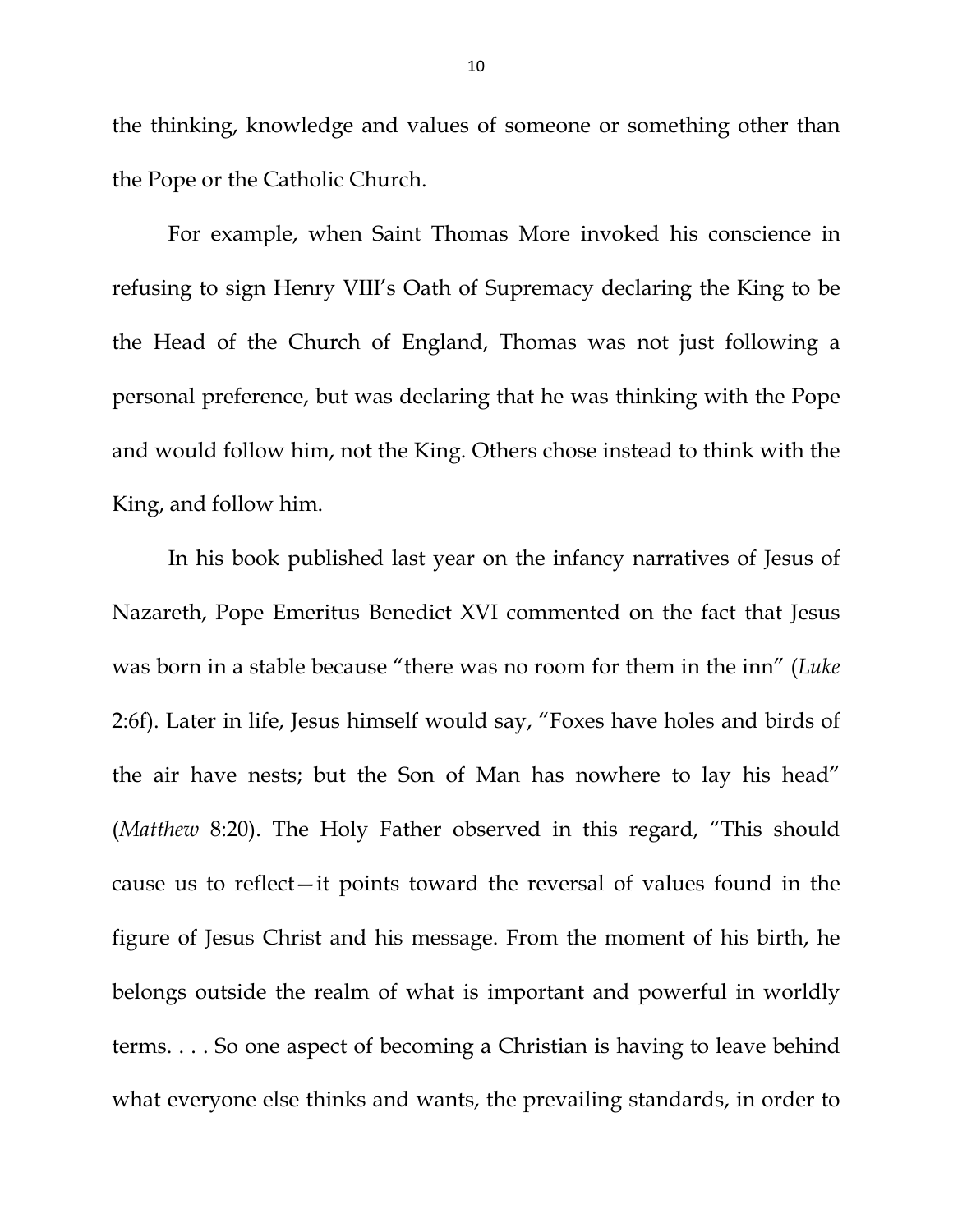enter the light of the truth of our being, and aided by that light to find the right path."7

It was St. Augustine who drew out the meaning of Jesus being born in a manger, observing that the manger is the place where animals find their food. But the manger itself becomes a kind of altar. For now, lying in the manger, is Jesus, "who called himself the true bread come down from heaven, the true nourishment that we need to be fully ourselves. This is the true bread that gives true life, eternal life. Thus the manger becomes a reference to the table of God, to which we are invited so as to receive the bread of God."8

May God give us this grace. Amen.